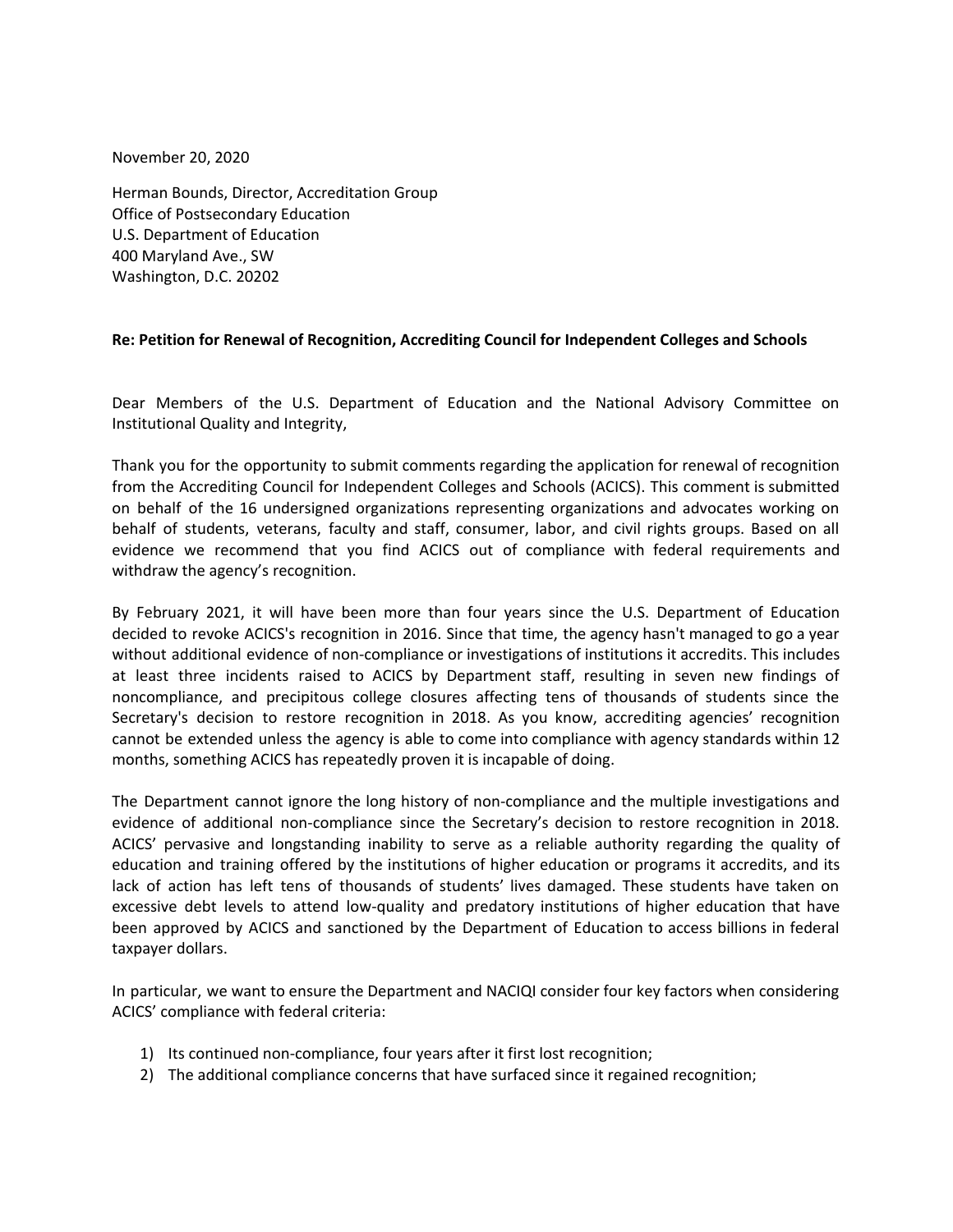- 3) Its failure to take appropriate action to safeguard students and taxpayers surrounding schools owned by Education Corporation for America; and
- 4) Its weak financial condition, which creates risk for students as a reliable authority.

ACICS continues to be a rubber stamp, allowing low-quality and predatory institutions of higher education access to billions in federal aid, and putting thousands of students at risk. It is too late to fix the damage to countless lives, but withdrawing recognition would restore integrity into the federal aid programs, send a strong and overdue message to other accreditors, and help protect future students enrolling in accredited institutions.

## **Persistent Issues of Non-Compliance**

The decision in 2016 was based on whether ACICS could come into compliance with all criteria in a period of 12 months—a statutory requirement that prevents the Department from continuing the recognition of non-compliant agencies unless it has good reason to believe the agency will cure its deficiencies within a year. In 2018, contradicting numerous evaluations by the Department of Education's Accreditation Group and a long track record of evidence, the Secretary of Education restored ACICS recognition but noted that it was still out of compliance with two recognition criteria. Now four years later, ACICS still fails to meet all recognition criteria.

The Secretary found ACICS non-compliant with 34 CFR 602.15(a)(2)-Competency of Representatives, which requires ACICS to demonstrate it has "competent and knowledgeable individuals… to conduct its on-site evaluations, apply or establish its policies, and make its accrediting and preaccrediting decisions, including, if applicable to the agency's scope, their responsibilities regarding distance education and correspondence education." Numerous recent examples suggest ACICS fails to meet this standard.

Just this year, a news investigation by *USA Today* reportedly found that ACICS-accredited Reagan National University appeared not to be in operation, with no students and faculty listed on its website who claim to have never worked there.<sup>1</sup> While it is not clear how long the institution operated this way, or whether it was ever a functioning school in the first place, fewer than two years after ACICS granted the school initial accreditation, it cited the school for a 0 percent job placement rate. And just months before the news investigation was published, ACICS placed the institution on warning raising questions about proper materials necessary for education and qualified faculty, reportedly following an on-site visit.<sup>2</sup> The school also had connections to a suspected visa mill that was previously shut down in the state of Virginia. This lapse in monitoring and evaluation raises concerns about how the institution could have met the agency's standards and gained accreditation in the first place, and how ACICS could visit the institution and miss so many red flags.

Last year, the State Council of Higher Education for Virginia (SCHEV) recommended revoking state approval to operate ACICS-accredited Virginia International University (VIU). SCHEV raised serious concerns about VIU's distance education program, citing rampant plagiarism, grade inflation, classes

<sup>&</sup>lt;sup>1</sup> Chris Quintana and Shelly Conlon, "This College was Accredited by a DeVos-Sanctioned Group. We Couldn't Find Evidence of Students or Faculty," USA Today, February 15, 2020, available at [https://www.usatoday.com/story/news/education/2020/02/15/college-accreditation-department-education-bets](https://www.usatoday.com/story/news/education/2020/02/15/college-accreditation-department-education-betsy-devos-south-dakota-sioux-falls/4746906002/) [y-devos-south-dakota-sioux-falls/4746906002/](https://www.usatoday.com/story/news/education/2020/02/15/college-accreditation-department-education-betsy-devos-south-dakota-sioux-falls/4746906002/)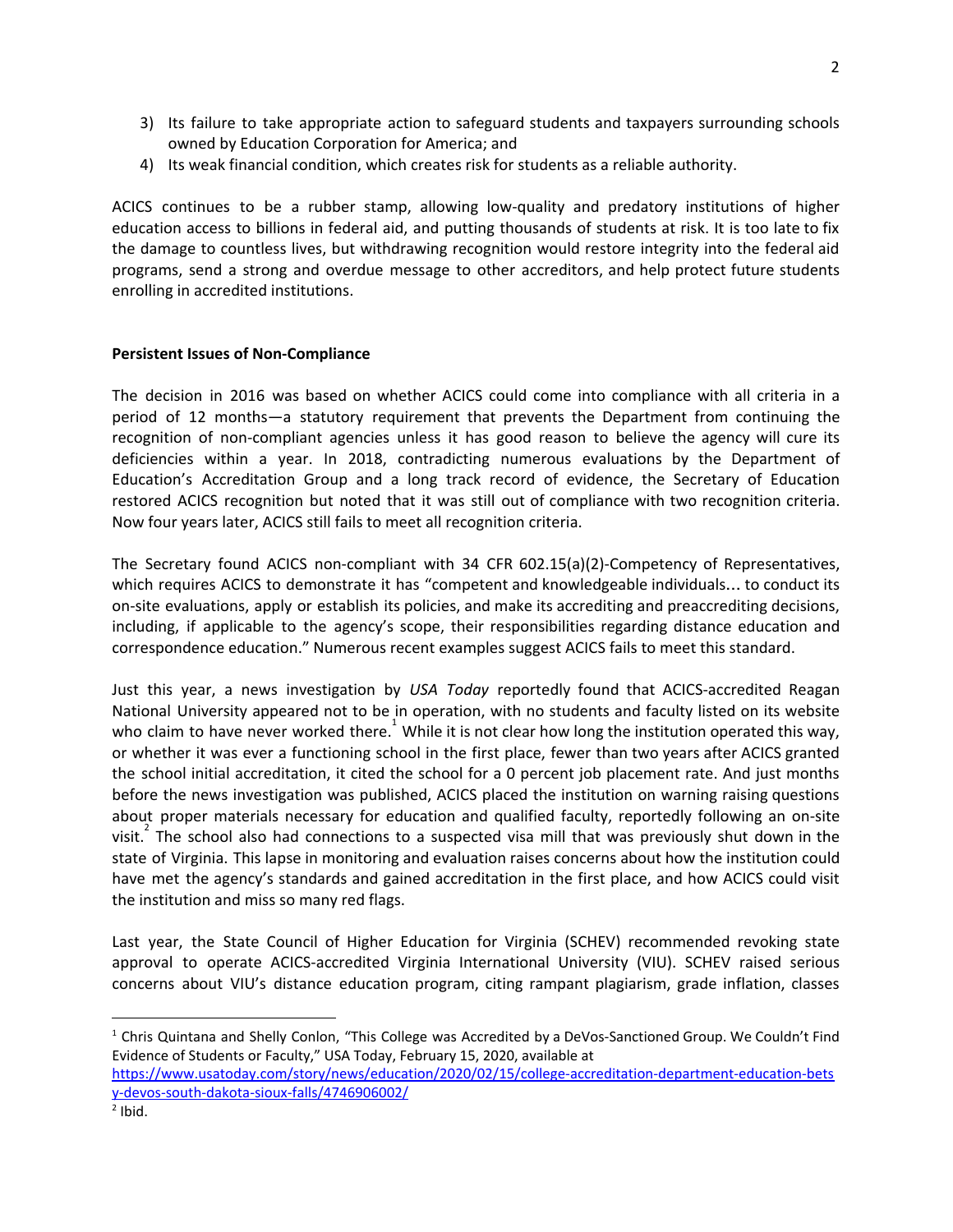deficient in quality and content, graduate courses lacking academic rigor, and lack of student faculty interaction. None of these concerns were found in a review by ACICS, which had approved VIU for a three-year renewal of accreditation the year prior.<sup>3</sup> Students enrolling in distance education are at increased risk of enrolling in low-quality programs, making it especially important that recognized accreditors conduct proper oversight and monitoring. ACICS' failure to uncover these problems are deeply concerning.

This lack of compliance is nothing new. Many of the seven new areas of noncompliance identified by the Department in its most recent notice have been known problems for years. Those areas include:

- 34 602.15(a)(1) adequate administrative staff and financial resources. The Department found ACICS out of compliance with this standard in 2016; and Secretary DeVos required additional monitoring from ACICS when she restored recognition to ACICS in November 2018.<sup>4</sup>
- $\bullet$  34 CFR 602.15(a)(2) competent and knowledgeable individuals. The Department found ACICS out of compliance with this standard in 2016; and out of compliance still in November 2018, when Secretary DeVos restored recognition to ACICS.
- 34 CFR 602.16(d) (formerly 34 CFR 602.16(c)) effectively addresses distance education.
- $\bullet$  34 CFR 602.17(c) conducts on-site review. The Department found ACICS out of compliance with this standard in 2016.
- $\bullet$  34 CFR 602.17(e) conducts its own analysis of the institution.
- 34 CFR 602.18(b)(3) (formerly 34 CFR 602.18(c)) bases decisions on published standards.
- 34 CFR 602.19(b) effectively monitors and evaluates institutions. The Department found ACICS out of compliance with this standard in 2016; and Secretary DeVos required additional monitoring from ACICS when she restored recognition to ACICS in November 2018.

# **Additional Compliance Concerns**

In the time since ACICS' recognition was restored, the Department of Education has investigated ACICS compliance on numerous other occasions, which have resulted in identifying seven standards where ACICS remains noncompliant. These include the examples of VIU, RNU, and the San Diego University for Integrative Studies, which sought ACICS accreditation even after being denied re-approval by ACCET. According to the Department's evaluation, evidence suggests that ACICS does not demonstrate its

<sup>&</sup>lt;sup>3</sup> Elizabeth Redden, "'Rampant Plagiarism' and Patently Deficient' Online Education," Inside Higher Ed, March 18, 2019, available at

[https://www.insidehighered.com/news/2019/03/18/staff-virginia-regulator-recommend-revoking-colleges-certific](https://www.insidehighered.com/news/2019/03/18/staff-virginia-regulator-recommend-revoking-colleges-certificate-operate-due) [ate-operate-due](https://www.insidehighered.com/news/2019/03/18/staff-virginia-regulator-recommend-revoking-colleges-certificate-operate-due)

<sup>4</sup> Senior Department Official Decision on ACICS, September 2016, [https://blog.ed.gov/files/2016/06/ACICS.pdf;](https://blog.ed.gov/files/2016/06/ACICS.pdf) and Final letter from Secretary DeVos, November 2018, <https://www.ed.gov/acics>

<sup>&</sup>lt;sup>5</sup> Michael Stafford, "Education Department Opens New Review of ACICS," Politico, July 7, 2019, available at [https://www.politico.com/newsletters/morning-education/2019/07/31/education-department-opens-new-review](https://www.politico.com/newsletters/morning-education/2019/07/31/education-department-opens-new-review-of-acics-463618) [-of-acics-463618;](https://www.politico.com/newsletters/morning-education/2019/07/31/education-department-opens-new-review-of-acics-463618) Shalina Chatlani, "Ed Dept Flags Compliance Issues with Troubled Accreditors ACICS," Education Drive, December 10, 2019, available at

[https://www.educationdive.com/news/ed-dept-flags-compliance-issues-with-troubled-accreditor-acics/568819/;](https://www.educationdive.com/news/ed-dept-flags-compliance-issues-with-troubled-accreditor-acics/568819/)

Chris Quintana, "Betsy DeVos Orders Probe After USA TODAY Finds College Evidently Without Faculty, Students," USA TODAY, February 27, 2020, available at

[https://www.usatoday.com/story/news/education/2020/02/27/college-accreditation-betsy-devos-education-depa](https://www.usatoday.com/story/news/education/2020/02/27/college-accreditation-betsy-devos-education-department-house-committee-investigation-sd/4891749002/) [rtment-house-committee-investigation-sd/4891749002/](https://www.usatoday.com/story/news/education/2020/02/27/college-accreditation-betsy-devos-education-department-house-committee-investigation-sd/4891749002/)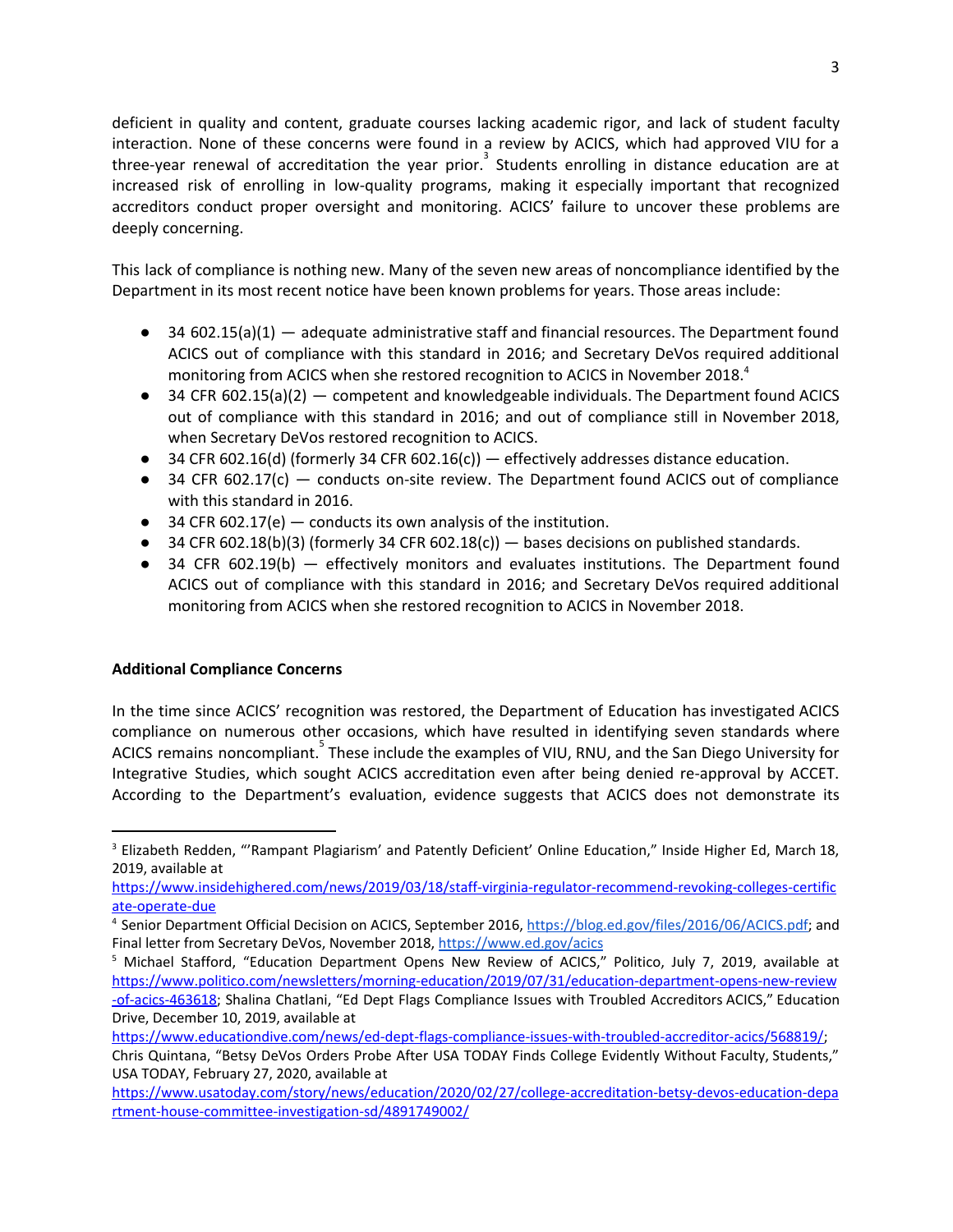review and monitoring processes are as thorough as necessary to identify issues, that it has adequate mechanisms in place to conduct prompt review, and that it systemically fails to uncover significant quality concerns. These types of failures are typical of the agency's track record and demonstrate that, despite a second chance, the agency is incapable of serving as a reliable authority of quality needed to protect students and taxpayers.

#### **Education Corporation of America**

In December 2018, institutions owned by Education Corporation of America and accredited by ACICS precipitously closed, leaving 20,000 students to fend for themselves. While ACICS revoked their accreditation just before closure, the warning signs were extensive. ACICS failed to uncover numerous long-standing quality concerns and did not secure teach-out agreements for students to assist in transfer until it was too late. A review by another accrediting agency of ECA-owned Virginia College, the largest chain overseen by ACICS, uncovered extensive quality concerns including unacceptable job placement and graduation rates, lack of proper equipment and supplies, and high faculty turnover rates. Despite ACICS' claims that it has improved its ability to conduct oversight of at-risk institutions, and verify job placement rates and other data, it failed to catch any of these concerns or take appropriate action to protect students when the school was facing severe financial trouble.

### **Weak Finances**

We are deeply concerned that ACICS' precarious financial state in combination with the agency's long record of failed oversight put students at further risk of new low-quality institutions gaining accreditation. ACICS has been operating at a \$2.1 million deficit and projects it will not be stable until at least 2023.<sup>7</sup> In large part, that is because of declining fee revenue from a falling number of institutions accredited by the agency. ACICS approved more than 270 institutions several years ago; some of the agency's more reputable institutions have since fled to other agencies and many of the disreputable ones have collapsed, leaving the agency with a much smaller revenue base and a skeleton staff. Today, the agency accredits only 52 Title IV-participating institutions.<sup>8</sup>

That has created incentives for ACICS to bring in new members, potentially lowering its bar for consideration. At the time the financial trouble was reported, ACICS was considering four institutions for initial accreditation. It recently had 22 new institutions under consideration for initial accreditation, suggesting it is in high need of new membership to shore up its finances. In its most recent (May 2020)

[https://www.npr.org/2018/12/06/674343283/for-profit-college-chain-education-corporation-of-america-announc](https://www.npr.org/2018/12/06/674343283/for-profit-college-chain-education-corporation-of-america-announces-shut-down) [es-shut-down](https://www.npr.org/2018/12/06/674343283/for-profit-college-chain-education-corporation-of-america-announces-shut-down)

<sup>6</sup> Vanessa Romo, "For-Profit College Chain, Education Corporation of America, Announces Shutdown," NPR, December 6, 2018, available at

<sup>&</sup>lt;sup>7</sup> Andrew Kreighbaum, "U.S. Reviewing Finances of Reinstated For-Profit Accreditor, Inside Higher Ed, July 31, 2019, available at

<https://www.insidehighered.com/quicktakes/2019/07/31/us-reviewing-finances-reinstated-profit-accreditor>

<sup>&</sup>lt;sup>8</sup> Per the College Scorecard, ACICS now accredits 52 institutions. ACICS's directory of institutions includes 83 approved institutions, some of which are excluded from the College Scorecard universe of institutions for a variety of reasons, such as not participating in the Title IV federal financial aid programs.

<sup>&</sup>lt;sup>9</sup> ACICS, "Institution Invited to Apply," ACICS, available at <https://www.acics.org/council-institutions-invited> (link no longer active)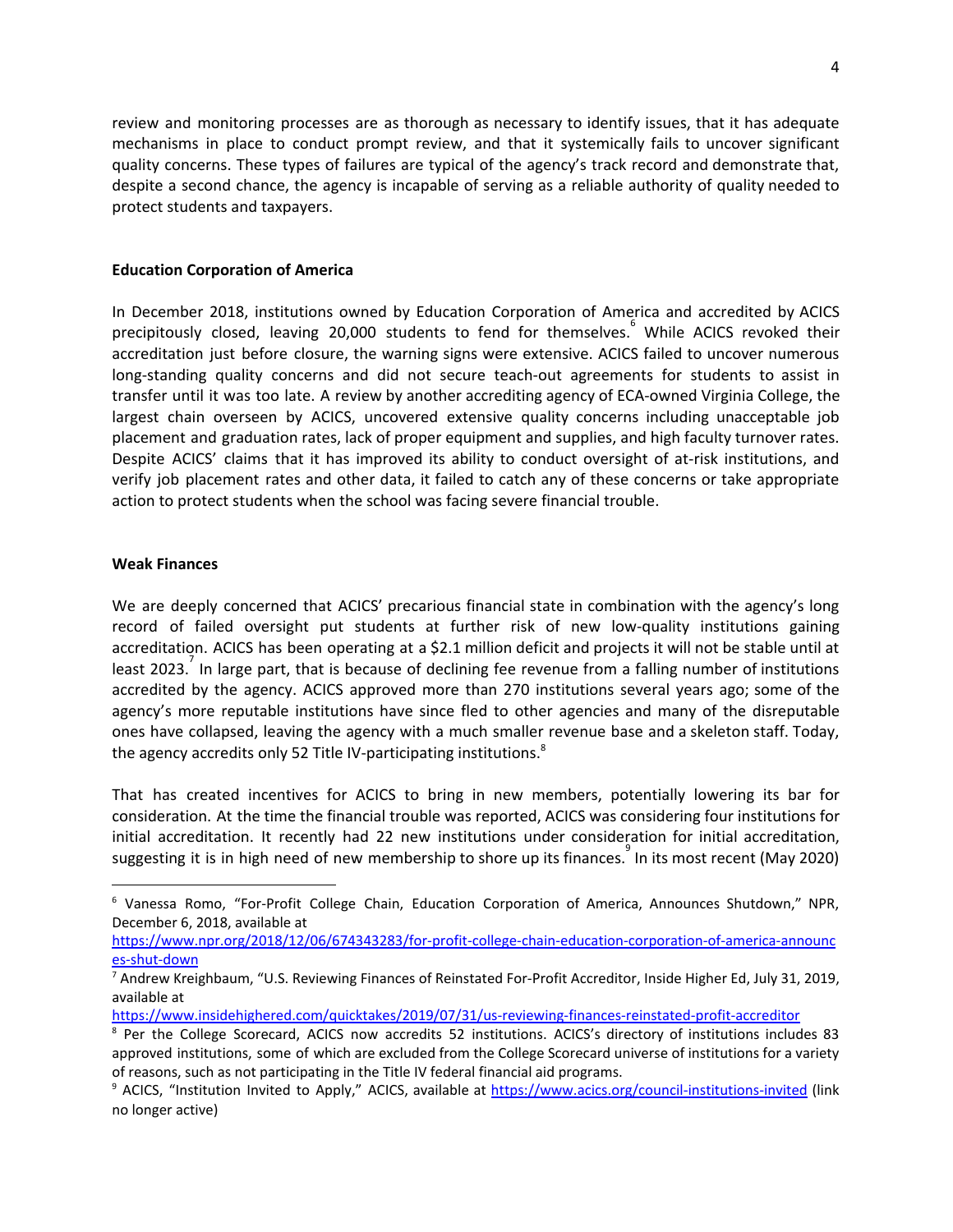meeting, it considered the initial accreditation of just one.<sup>10</sup> This puts ACICS in a hazardous spot as a federal gatekeeper since it both needs to maintain its existing membership while significantly growing, which raises the risk that institutions that do not meet quality standards will either remain accredited or gain new accreditation. If it fails to add new institutions, it will continue to suffer from serious financial shortcomings. The Department must seriously consider this information in its evaluation, and closely monitor ACICS review and approval of institutions seeking accreditation.

### **Procedural Concerns**

The Department has made it particularly difficult to provide relevant comments on ACICS at this time. ACICS was originally scheduled to submit various compliance and monitoring reports to the Department in November 2019, February 2020, and March 2020. $^{11}$  These compliance issues were scheduled to be discussed at the Summer 2020 NACIQI meeting. However, at the last second, the Department abruptly removed ACICS from the agenda and bumped the review to February 2021. Shortly thereafter, in August 2020, the Department issued its call for these comments, to be discussed at the Summer 2021 NACIQI meeting. At no time prior to this comment deadline in November 2020 has the Department released either ACICS's responses to the compliance issues or its own analysis of those matters; and these comments are being submitted months before the analyses will be presented to NACIQI and the public.

It is clear that the Department has sought to protect ACICS, buy additional time for the agency to come into compliance, and withhold key documents from the public eye. Our comments address a host of known issues with ACICS, but in the absence of even a modicum of transparency from the Department, we are unable to effectively provide comment on each one of those issues. We are confident that a thorough and clear-eyed review of ACICS' many consecutive years of noncompliance that allowed dozens of poor-quality colleges to rip off students and taxpayers before many of them ultimately collapsed, ending millions of students' academic futures, will result in the Department withdrawing the agency's recognition.

### **Conclusion**

<sup>&</sup>lt;sup>10</sup> ACICS, "Summary of May 2020 Council Actions,"

[https://static1.squarespace.com/static/5ce58a38738b880001909396/t/5f528f8d1d6416689ece6ce7/1599246221](https://static1.squarespace.com/static/5ce58a38738b880001909396/t/5f528f8d1d6416689ece6ce7/1599246221951/Summary%2Bof%2BMay%2B2020%2BCouncil%2BActions.pdf) [951/Summary%2Bof%2BMay%2B2020%2BCouncil%2BActions.pdf](https://static1.squarespace.com/static/5ce58a38738b880001909396/t/5f528f8d1d6416689ece6ce7/1599246221951/Summary%2Bof%2BMay%2B2020%2BCouncil%2BActions.pdf)

<sup>&</sup>lt;sup>11</sup> These include a compliance report  $due$  $due$  $due$  in November 2019, addressing 34 CFR 602.15(a)(2) [competency of</u> representatives] and 34 CFR 602.15(a)(6) [conflicts of interest]; monitoring reports required to be submitted at the same time pursuant to Secretary DeVos' order, [addressing](https://www.insidehighered.com/sites/default/server_files/media/ACICS%20FAD%2011.21.2018.pdf) 34 CFR 602.15(a)(1) [administrative and financial resources], 34 CFR 602.16(a)(1)(i) [student achievement standards], 34 CFR 602.16(a)(1)(vii) [recruiting and admissions practices], and 34 CFR 602.19(b) [monitoring]; additional compliance reports submitted by ACICS to the Department, [due](https://www.documentcloud.org/documents/6572673-2019-11-21-Letter-From-ED-to-ACICS.html) February 1, 2020, addressing areas of noncompliance related to 34 CFR 602.15(a)(1) [administrative and financial resources], 34 CFR 602.16(c) [distance education], 34 CFR 602.17(c) [on-site reviews], 34 CFR 602.17(e) [agency conducts its own analysis of institutions' or programs' compliance with agency standards], and 34 CFR 602.28(d) [prompt review following another accreditor's action], especially as they relate to Virginia International University and San Diego University for Integrative Studies; and additional monitoring reports required by March 2020 regarding the Department's February 2020 [letter](https://www.documentcloud.org/documents/6789634-Education-Dept-Letter-to-ACICS.html) opening an investigation into ACICS' actions or non-actions related to Reagan National University.